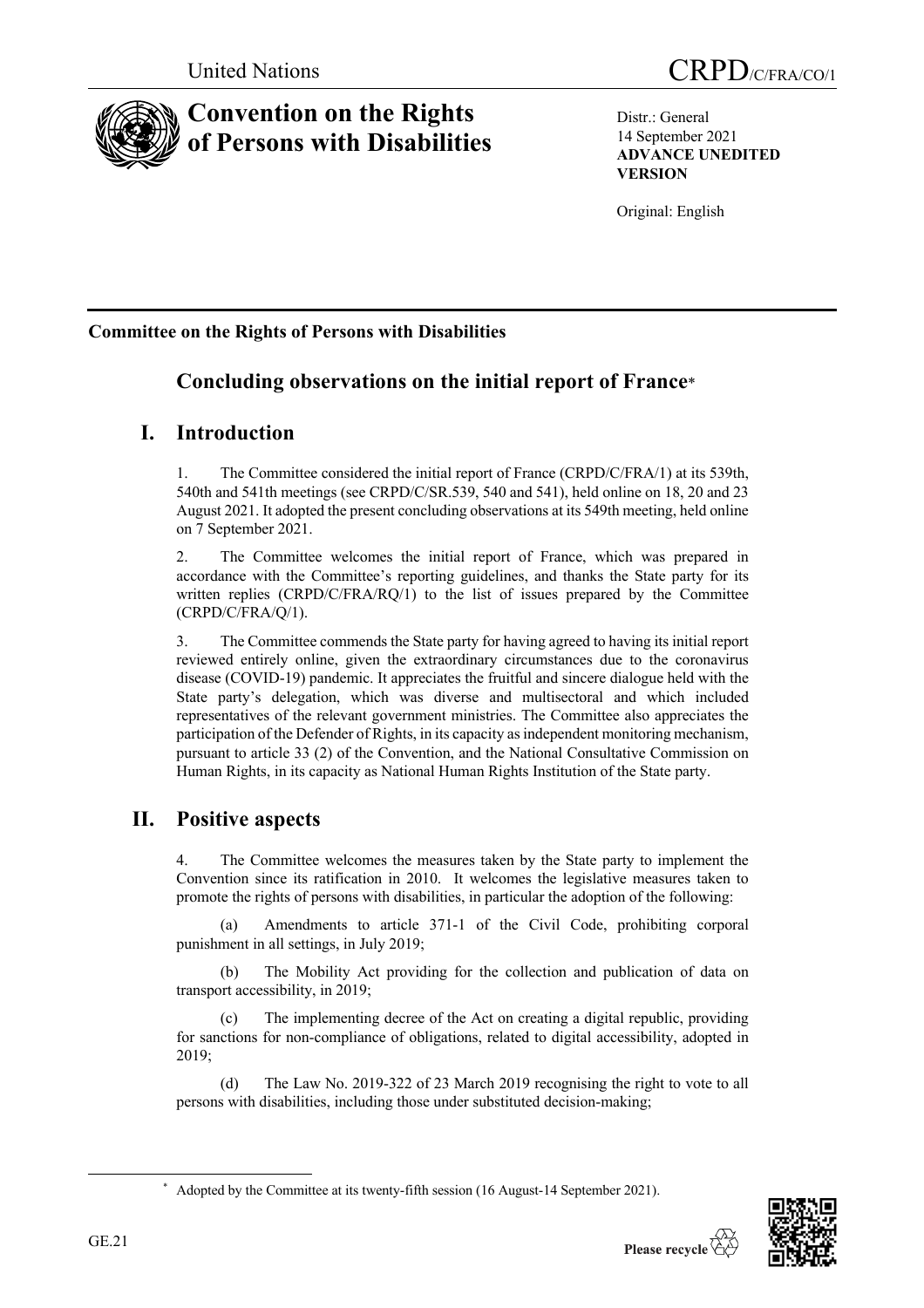(e) Provisions in the Labour Code (article L.5213-6) requiring reasonable accommodation for persons with disabilities and recognizing the denial of reasonable accommodation as a form of disability-based discrimination.

5. The Committee welcomes the measures taken to establish a public policy framework for implementing and monitoring the Convention in the State party, including by appointing senior public servants as disability focal points within government ministries, in 2018 and establishing an inter-ministerial committee on disability. It also acknowledges the appointment of the Defender of Rights as the independent monitoring mechanism pursuant to article 33 (2) of the Convention, and its work in coordination with independent monitoring mechanisms, including the National Consultative Commission on Human Rights.

6. The Committee takes note of the periodic national disability conferences fostering dialogue about disability rights, and the sectorial policies for implementing the Convention, in particular the adoption of the Strategy for the Employment of Persons with Disabilities, in 2019, and the establishment of monitoring committees of this strategy; the National Sexual Health Strategy and 2018–2020 road map, which includes measures concerning persons with disabilities, and sectorial policies concerning persons with rare diseases, the National strategy for autism 2018-2022.

### **III. Principal areas of concern and recommendations**

### **A. General principles and obligations (arts. 1 and 4)**

7. The Committee notes with concern:

(a) The interpretative declaration upon ratification to the Convention concerning the interpretation of the term 'consent' in article 15 (1);

The absence of measures to review and harmonise disability-related national, regional and municipal legislation and policies with the Convention, and legislation and public policies based on the medical model and paternalistic approaches to disability, including the definition of disability in the Act on Equal Rights and Opportunities, Participation and Citizenship for Persons with Disabilities, of 11 February 2005 that focuses on incapacity of persons with disabilities and their "normalization", the medical treatment of persons with psychosocial disabilities and autistic persons, and the 'model of medico-social care' for persons with disabilities, which sustains systematic institutionalization of persons on the basis of disability;

(c) The lack of information on the jurisprudence of French courts on the direct application of the rights guaranteed by the Convention;

(d) The absence of a national strategy and public policies for implementing the State party's obligations under the Convention;

The lack of awareness on the rights of persons with disabilities of policymakers, government officials, at the national and municipal levels, legal and other professionals, including judges, teachers, medical, health and other professionals working with persons with disabilities.

**8. The Committee recalls the recommendations issued by the Special Rapporteur on the Rights of Persons with Disabilities in her report on the visit to France (A/HRC/40/54/Add.1), and recommends that the State party:**

**(a) Review and withdraw interpretative declarations made upon ratification of the Convention, in order to give effect to the Convention, its principles and the human rights model of disability as outlined in General Comment No. 6;**

**(b) Review existing disability-related legislation and policies to harmonise them with the Convention, including by transposing into domestic law the human rights model of disability;**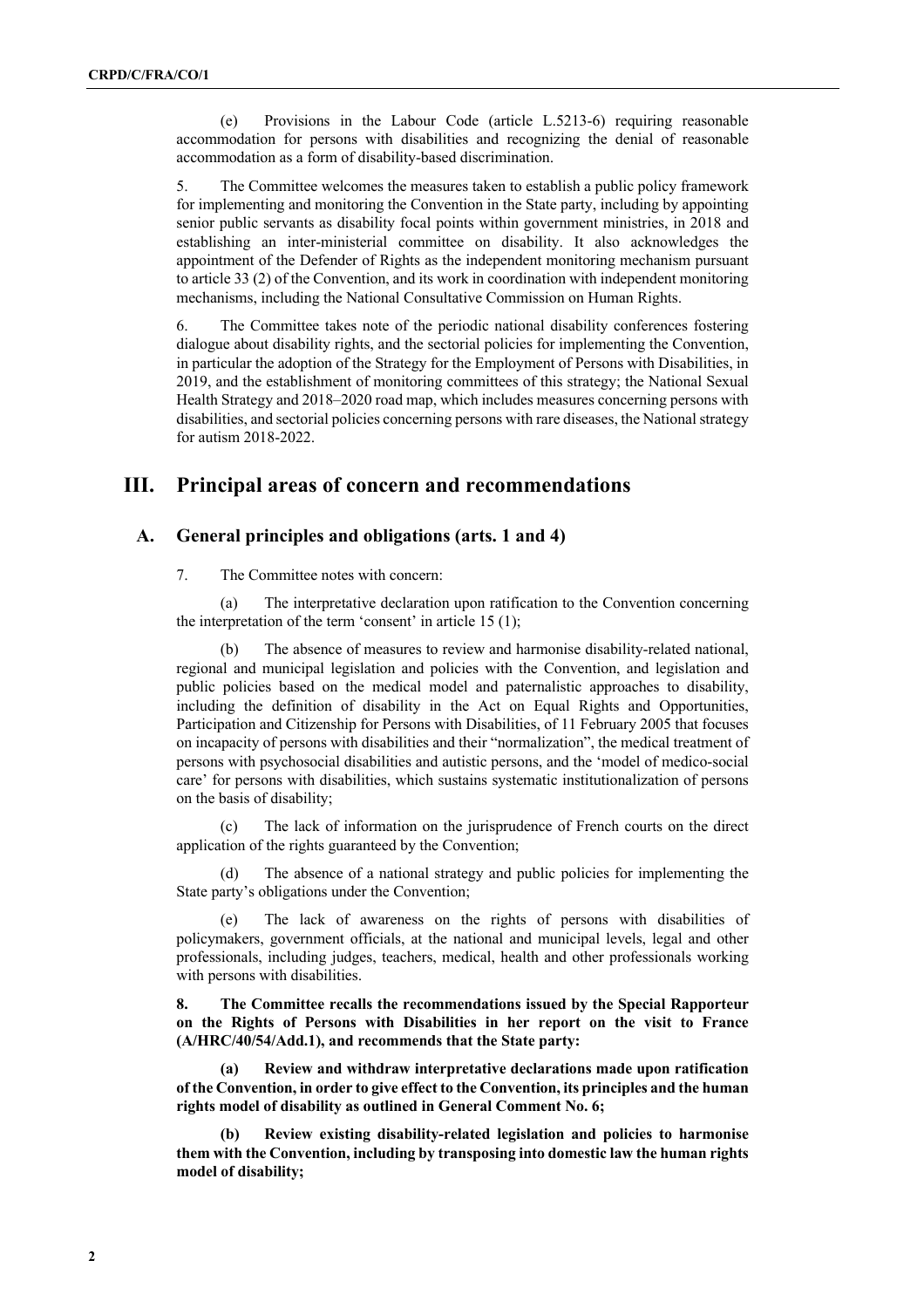**(c) Expedite the adoption of comprehensive disability-related legislation to give effect of all provisions of the Convention, and that the French courts apply all justiciable provisions of the Convention directly;**

**(d) Adopt a comprehensive national strategy to implement the State party's obligations under the Convention, and promote strategies in the overseas territorial collectivities, in close consultation with organisations of persons with disabilities ensuring a coordinated disability-support administration system across the State party, including at the regional, departmental and municipal levels and in non-metropolitan areas;**

**(e) Provide awareness raising and capacity-building on the human rights model of disability for government officials, at all levels, legal professionals, judges and prosecutors, and professionals working with persons with disabilities. The State party should involve organisations of persons with disabilities in the design and implementation of trainings for public officials.** 

9. The Committee is concerned about:

(a) Provisions in the Law of 2005-102 (article 1) and of the Social Action and Family Code (article L.146-1) conflating associations of service providers and managers with organizations of persons with disabilities, resulting in conflict of interests in service provision and obstacles to effectively shift from 'medico-institutional-care' to independent living in the community;

(b) Limited involvement of persons with disabilities through their representative organizations, in consultations concerning legislation and public policies, including those carried out by the National Consultative Council of Persons with Disabilities, and the municipal and inter-municipal committees on accessibility.

**10. The Committee recalls its General comment No. 7 (2018) and recommends that the State party:**

**(a) Revise provisions of article 1 of the Law of 2005-102 with a view to strengthen and implement transparent mechanisms to closely consult with and actively involve persons with disabilities, through their representative organizations, in public decision-making processes at all levels, including in implementing, monitoring and reporting on the Sustainable Development Goals;**

**(b) Ensure meaningful and effective support and consultations with the diversity of organizations of persons with disabilities as outlined in General comment No. 7, paying attention to, organisations of persons with intellectual disabilities, persons with psychosocial disabilities, autistic persons, women with disabilities, LGBTI persons with disabilities, persons living in rural areas, Roma persons with disabilities and those requiring high levels of support.**

#### **Equality and non-discrimination (art. 5)**

11. The Committee observes with concern:

(a) That the current definition of discrimination does not include multiple and intersectional forms of discrimination on the basis of disability and its intersection with other grounds, such as the grounds of age, sex, ethnicity, sexual orientation and gender identity;

That the denial of reasonable accommodation is not recognised as a form of discrimination on the ground of disability in all areas of life, except in the areas of work and employment, and in education with regards examinations.

**12. The Committee recalls its General comment No. 6 (2018) on equality and nondiscrimination, and targets 10.2 and 10.3 of the Sustainable Development Goals, and recommends that the State party:** 

**(a) Prohibit multiple and intersectional discrimination on the grounds of disability and its intersection with other grounds, such as age, sex, race, ethnicity,**  gender identity, sexual orientation, or any other status, and adopt strategies to eliminate **multiple and intersectional discrimination;**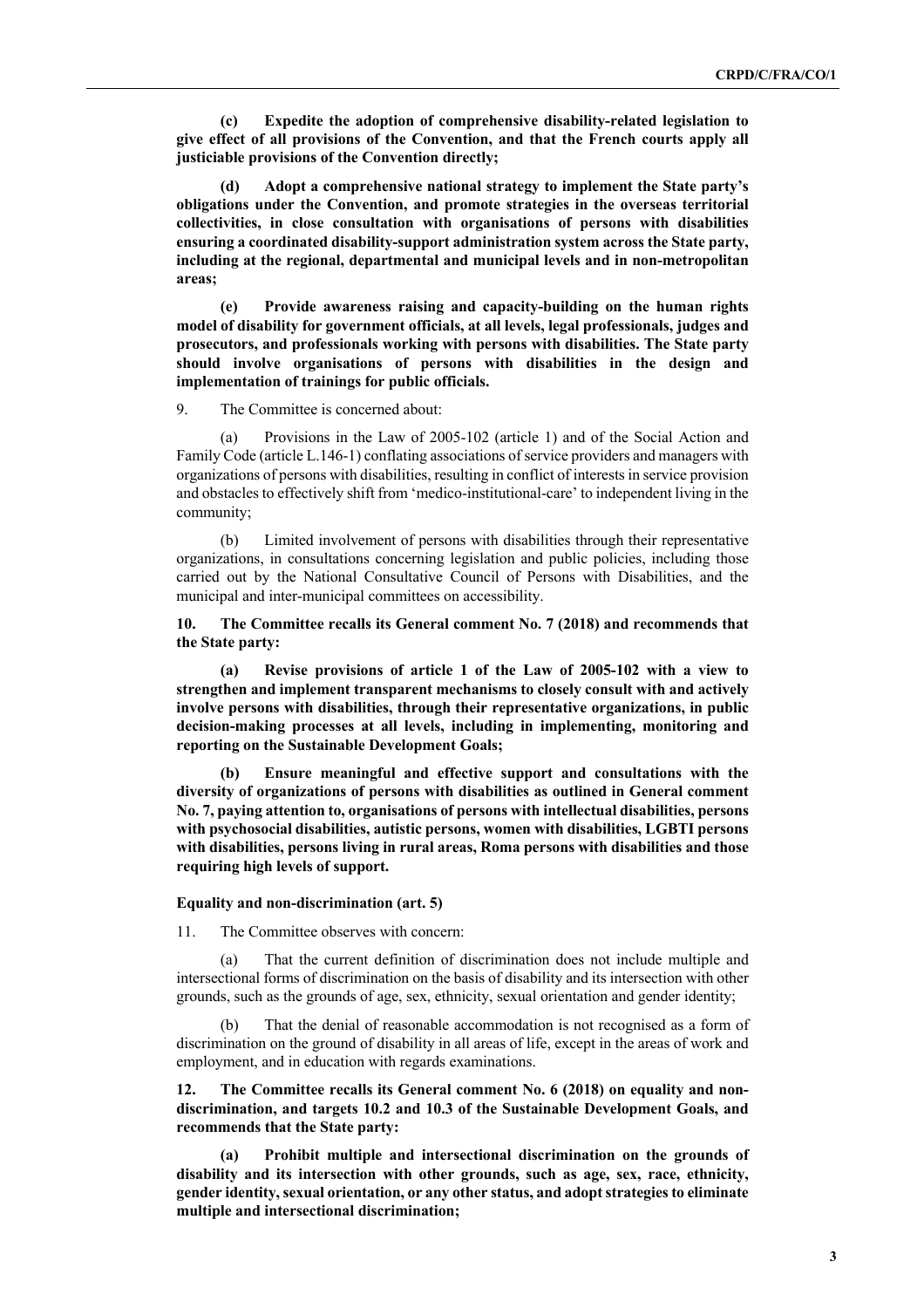#### **(b) Recognize the denial of reasonable accommodation as a form of discrimination within all areas of life within anti-discrimination law.**

#### **Women with disabilities (art. 6)**

13. The Committee notes with concern:

(a) The lack of information, including disaggregated data, about the situation of women and girls with disabilities, and the impact of legislation and public policies on their rights under the Convention;

(b) Insufficient measures to promote gender equality in disability-related legislation and policies, and the rights of women and girls with disabilities in gender equality legislation and policies, and lack of effective consultations and involvement in initiatives such as the "Generation Equality Forum" in 2021.

**14. The Committee recalling its General comment No. 3 (2016) on women and girls with disabilities and targets 5.1, 5.2 and 5.5 of the Sustainable Development Goals, recommends that the State party:**

**(a) Ensure that data collection systems and impact assessments of legislation and policies include indicators and disaggregated data about women and girls with disabilities;**

**(b) Mainstream the rights of women and girls with disabilities into all gender equality and disability-related legislation and policies, and promote effective participation of women and girls with disabilities through their representative organisations in fulfilling the commitments made during the "Generation Equality Forum".**

#### **Children with disabilities (art. 7)**

15. The Committee observes with concern:

(a) That children with disabilities are exposed to multiple and intersecting forms of discrimination, including in education, access to social services in the community, institutionalisation in medico social establishments, ill-treatment, violence and abuse, including sexual violence, particularly in institutions;

Practices compelling hard of hearing and deaf children with disabilities to be fitted with cochlear implants at the expense of the learning of sign languages and inclusion in deaf culture;

(c) The absence of mechanisms to consult with children with disabilities and to enable them to express their views in all matters concerning them.

16. **The Committee recommends that the State party:**

**(a) Ensure that legislation on the protection of children is inclusive of children with disabilities, and adopt a specific strategy with timelines and benchmarks to facilitate inclusion of children with disabilities in all areas of life, and to foster safe and nurturing children's environments, respectful of the life and dignity of children with disabilities, on an equal basis with other children;**

**(b) Set up mechanisms to ensure that children with disabilities are protected against being compelled to use cochlear implants and have the opportunity to learn sign languages and participate in deaf culture, and that information about the impact of cochlear implants is made available to them;** 

**(c) Establish mechanisms that respect the evolving capacity of children with disabilities to ensure that they can form their views and express them freely in all matters affecting them, and that these views are given due weight in accordance with the child's age and maturity.**

**Awareness-raising (art. 8)**

17. The Committee is concerned about: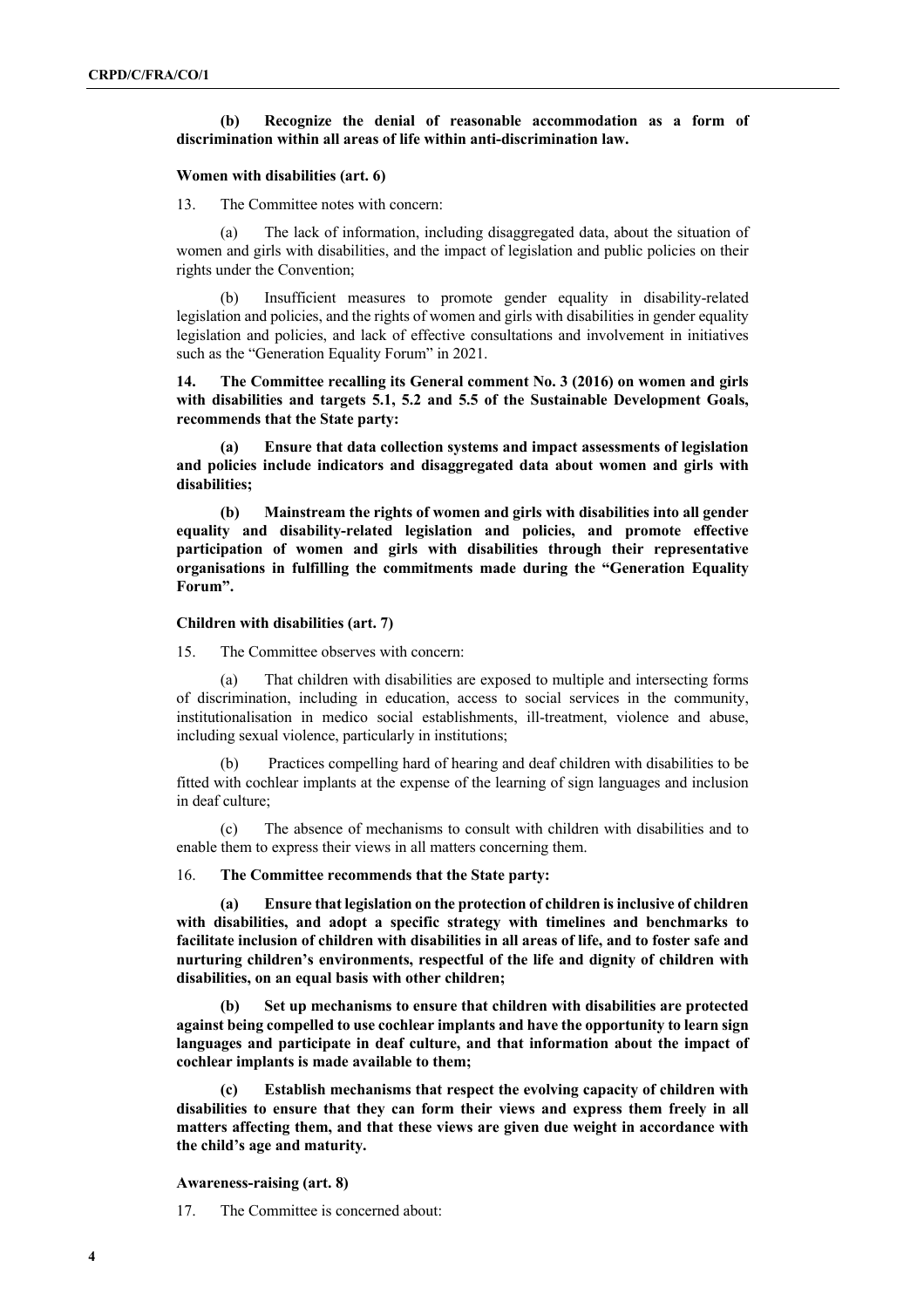(a) Negative stereotypes against persons with disabilities, especially affecting autistic persons, persons with psychosocial or intellectual disabilities, and with Down syndrome;

(b) The devaluing of persons with disabilities through ableist policies and practices that underpin prenatal genetic screening on foetal impairment, particularly concerning trisomy 21, autism, and neonatal detection of deafness;

(c) The lack of visibility of persons with disabilities in public life, public media, including in TV;

(d) Measures to combat terrorism that perpetuate negative and harmful stereotypes of persons with psychosocial disabilities as dangerous and at a high risk for radicalisation and terrorism.

18. **The Committee recommends that the State party, in partnership with organizations of persons with disabilities:**

**(a) Adopt and implement a strategy based on the human rights model of disability in order to eliminate negative stereotypes that devalue persons with disabilities, including in respect of the use of prenatal genetic testing, and ensure the implementation of measures issued by the National Consultative Commission on Human Rights from its independent periodic assessments of national programmes to eliminate stereotypes;** 

**(b) Adopt measures to increase participation and visibility of persons with disabilities in public life and public media;** 

**(c) Eliminate negative and harmful stereotypes of persons with psychosocial disabilities with regard to radicalisation and terrorism.**

#### **Accessibility (art. 9)**

19. The Committee notes with concern:

(a) Legislation reducing thresholds concerning accessibility requirements of apartments in new housing facilities, and disparities in implementing accessibility requirements across regions in the State party;

(b) The limited implementation of accessibility and universal design in public services hindering participation in the community of persons with disabilities, with particular impacts on autistic persons, persons with sensory impairments, with intellectual disabilities and persons with psychosocial disabilities;

(c) The delay in implementing plans on accessibility standards including the Programmed Accessibility Agenda, accessibility in public transportation, information and communications, and in facilities and services open or provided to the public;

(d) Limited measures to facilitate movement and orientation in all facilities open to the public;

(e) Barriers in the digital work environment preventing access for persons with disabilities to information and communication, including on government websites, and in relation to software.

**20. The Committee recalls its General comment No. 2 (2014) on Accessibility, and recommends that the State party:**

**(a) Repeal provisions of the Law 2008-1021 of 23 November 2018 reducing the threshold of accessibility requirements for new housing and adopt a strategy, in consultation with organizations of persons with disabilities, to ensure that accessibility standards for housing and accommodation are progressively enhanced with the aim of full accessibility;** 

**(b) Adopt accessibility strategies, and raise awareness about the concept of universal design for persons with disabilities;**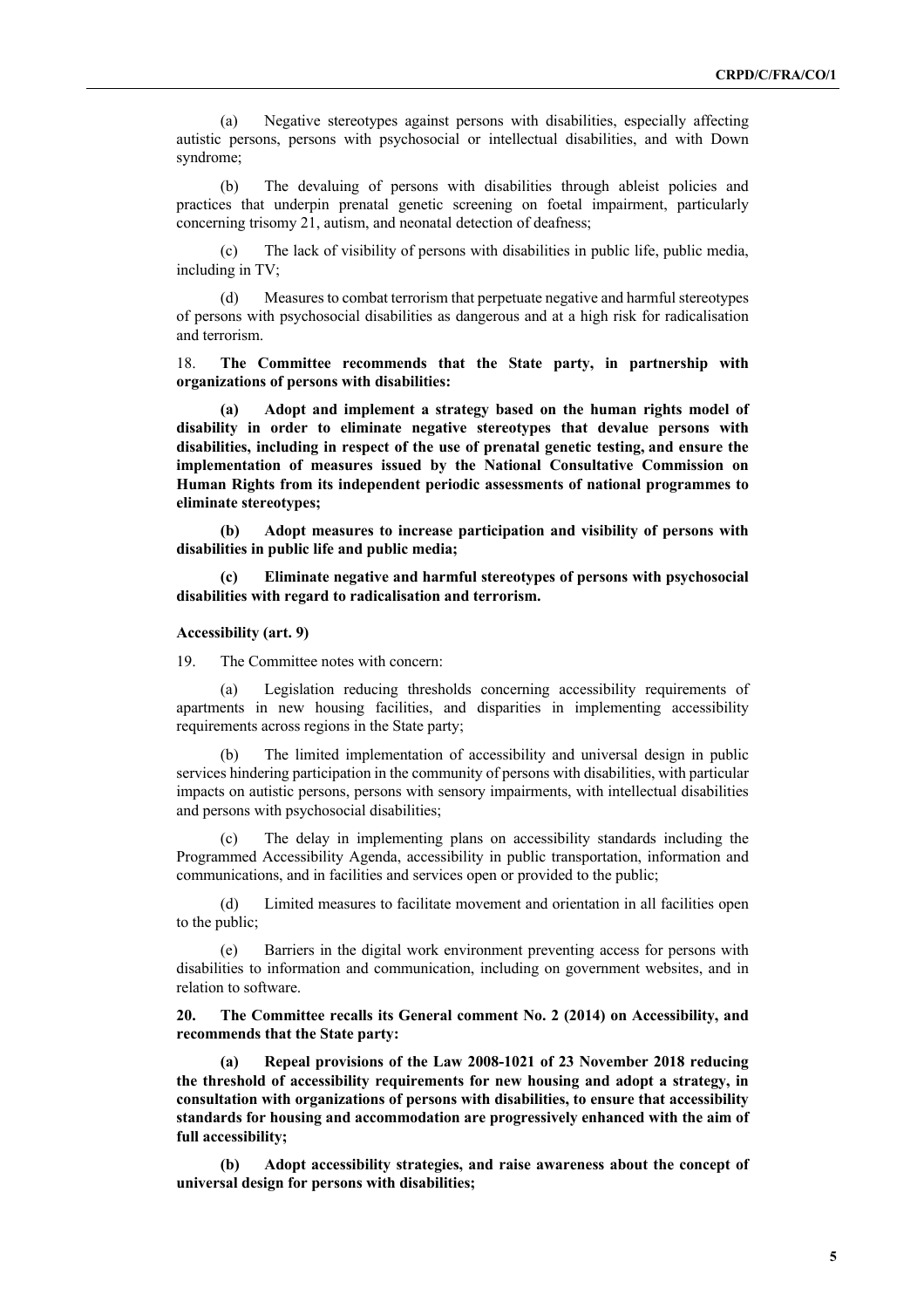**(c) Reinforce mechanisms to make public transportation accessible to persons with disabilities;**

**(d) Ensure that accessibility plans include measures to provide in buildings and other facilities open to the public signage in Braille and in Easy Read as well as forms of live assistance and intermediaries, silent hours in public spaces, and others;** 

**(e) Ensure universal access to digital technology for all persons with disabilities, including to business software and revise Decree No. 2019-768 of 2019 on accessibility to information for blind persons at government, public and private websites;**

**(f) Apply the Directive (EU) 2016/2102 of the European Parliament and of the Council of 26 October 2016 on the accessibility of the websites and mobile applications of public sector bodies, and the WCAG 2.0 standard at all public websites;**

**(g) Harmonise national legislation and regulations with the Directive 2019/882 of the European Parliament and of the Council of 17 April 2019 on the accessibility requirements for products and services, and the European Electronic Communications Code (Directive (EU) 2018/1972).**

#### **Right to life (art. 10)**

21. The Committee observers with concern:

(a) The high suicide rate among autistic persons and persons with psychosocial disabilities;

(b) The deaths of persons with disabilities in institutional settings, particularly during the COVID-19 pandemic.

#### **22. The Committee recommends that the State party:**

**(a) Strengthen measures to implement a national suicide prevention strategy for persons with disabilities, with specific measures to target autistic persons and persons with psychosocial disabilities and to ensure close consultation and active involvement of people with disability through their representative organisations;** 

**(b) Develop measures in consultation with organisations of persons with disabilities and independent monitoring mechanisms, to initiate emergency deinstitutionalization of persons with disabilities to ensure safe and independent living in the community and to protect the right to life in critical health situations.** 

#### **Situations of risk and humanitarian emergencies (art. 11)**

23. The Committee notes with concern:

(a) The lack of disability-inclusive response to the disproportional impact of COVID-19 pandemic on persons with disabilities due to the greater risks of contracting COVID-19 in institutions;

(b) The lack of accommodations for persons with disabilities in the context of general containment measures against COVID-19, and information about the refusal of admission to hospitals of persons with disabilities;

(c) That simultaneous visual and vocal alarm systems in public environments and services has yet to be provided;

(d) The absence of emergency accommodations for persons with disabilities, particularly children with disabilities, living in refugee or asylum seeker camps, or those of Roma ethnic minority.

**24. The Committee recommends that the State party, being guided by the COVID-19 and the Rights of Persons with Disabilities: Guidance and Policy Brief: A Disability-Inclusive Response to COVID-19 by the OHCHR:**

**(a) Ensure the disability-inclusive response to the disproportional impact of COVID-19 pandemic on persons with disabilities by implementing emergency**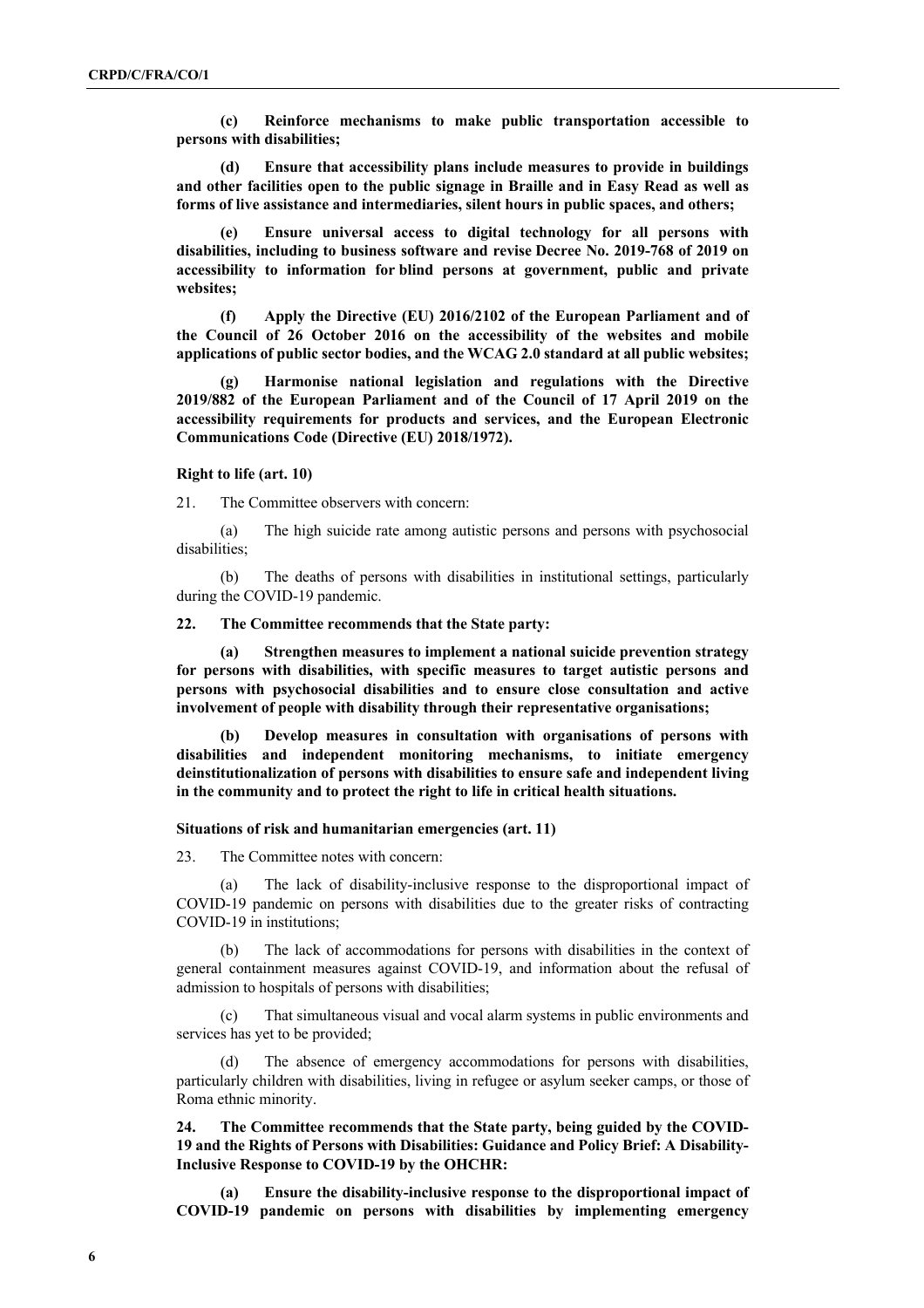**deinstitutionalization of persons with disabilities, preventing abandonment at homes, and provide them with necessary support to live in the community in safe conditions;**

**(b) Review the implementation of measures to contain the pandemic and establish accommodations in order to ensure appropriate response to persons with disabilities, including by providing assistance at home, the use of transparent masks for supporting deaf persons or support in online working environments;** 

**(c) Ensure accessibility of information about the pandemic for all persons with disabilities, including through sign language, reproduction of visual and vocal alarm systems;** 

**(d) Provide persons with disabilities, particularly children with disabilities, living in refugee or asylum seeker camps, Roma persons with disabilities with access to emergency accommodations and humanitarian assistance in situations of risk, humanitarian emergencies and natural disasters.**

#### **Equal recognition before the law (art. 12)**

25. The Committee notes with concern:

(a) Legal provisions, particularly article 459 in the Civil Code denying the right of persons with disabilities to equal recognition before the law and establishing deprivation of legal capacity and autonomy through guardianship and wardship, on the basis of medical assessments of person's mental capacity;

(b) The absence of supported decision-making mechanisms compatible with the Convention, and measures that perpetuate substitute decision-making and fail to recognise the will and preferences of persons with disabilities.

26. **The Committee recommends that the State party, in line with the Committee's General comment No. 1 (2014) on equal recognition before the law:**

**(a) Review its understanding of legal protection measures and adopt the human rights model of disability ensuring the equal recognition of persons with disabilities before the law and repealing provisions allowing for substituted decisionmaking;**

**(b) Redirect organisational and financial resources from the substituted decision-making to develop supported decision-making mechanisms that respect dignity, autonomy, will and preferences of persons with disabilities, regardless the level or mode of support they may require.**

#### **Access to justice (art. 13)**

27. The Committee notes with concern:

(a) Barriers in access to justice for persons with disabilities under substituted decision-making, those still in institutions, and under psychiatric treatment, including in psychiatric settings, and stigmatization and discriminatory rulings based on disability;

(b) Barriers for persons with disabilities to appeal decisions concerning psychiatric treatment;

(c) The lack of accessibility to justice facilities, affecting litigants and court officials with disabilities, including at police stations, and the lack of information about procedural and age-appropriate accommodations, and on measures to provide accessible information for all persons with disabilities throughout court proceedings;

(d) Limited access to legal aid due to the financial barriers, and the limited coverage of independent legal counselling.

**28. The Committee recalls the International Principles and Guidelines on Access to Justice for Persons with Disabilities (2020) prepared by the Special Rapporteur on the Rights of Persons with Disabilities, and Sustainable Development Goal 16, target 3, and recommends that the State party:**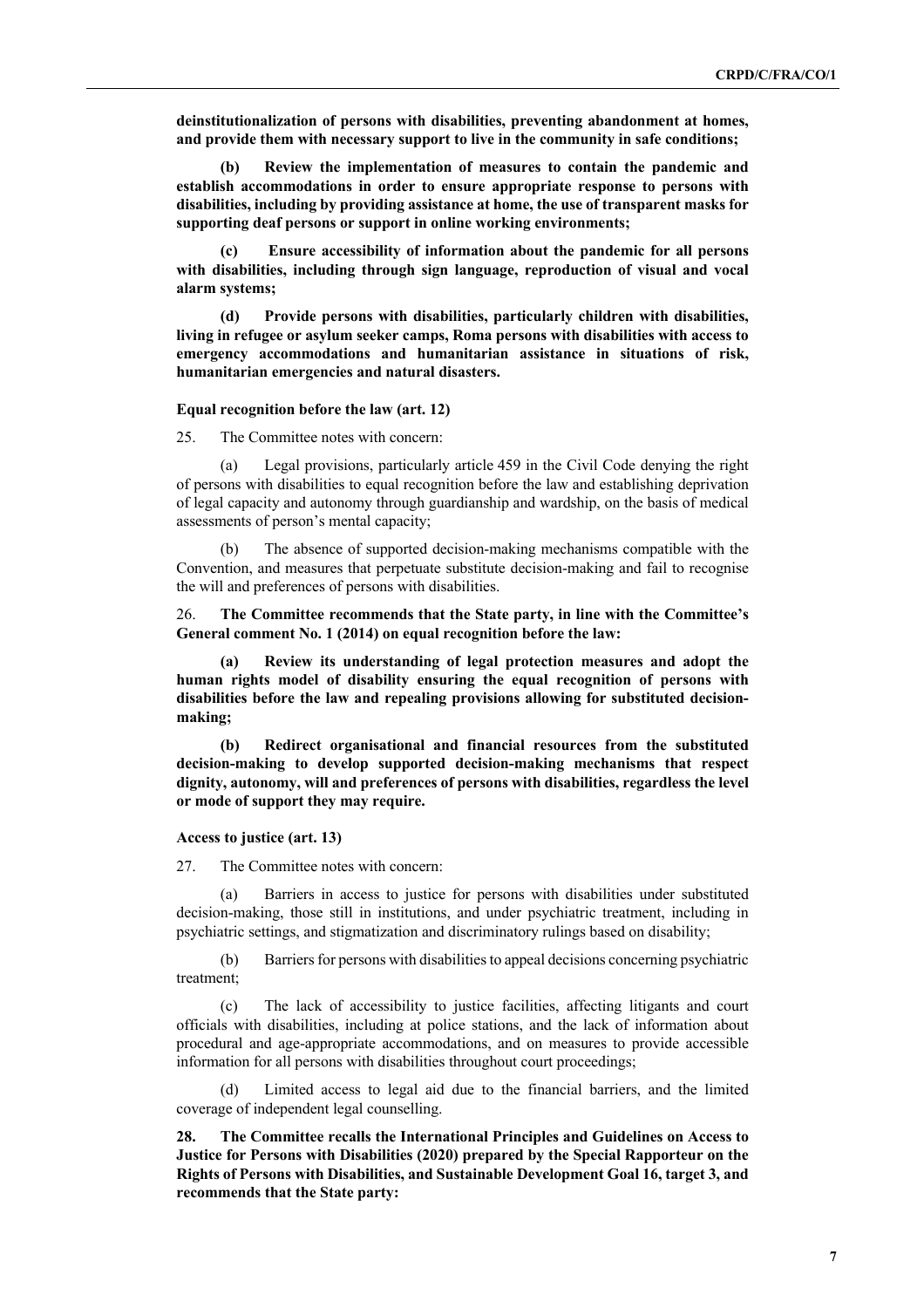**(a) Guarantee access to justice for persons under substituted decisionmaking, those still in institutions or in any form of psychiatric treatment, by repealing legislation that restrict legal capacity of persons with disabilities and recognise their full capacity to participate in judicial proceedings in different roles, including as witnesses or defendants, and take measures to eliminate cultural constructs and discriminatory attitudes among the judiciary;** 

**(b) Ensure the right to appeal any restriction of freedom, including treatment without consent, establish an independent monitoring and reporting mechanism on the access to justice in the mental health system;**

**(c) Ensure physical access to justice facilities including through universal design; ensure access to information throughout judicial procedures, including access to judicial decisions. Likewise, strengthen measures to provide persons with disabilities with procedural and age-appropriate accommodations, especially for persons with vision impairments and deaf persons, those with intellectual or psychosocial disabilities, and autistic persons. Appropriate accommodations include alternative and augmentative modes of communication such as sign language, Braille, accessible digital formats, Easy Read, and the establishment of independent intermediaries and facilitators, including autism reference persons;**

**(d) Adopt a mechanism to review decisions concerning access to full or partial legal aid and in all areas of law and strengthen the capacity of independent legal advice services in the departmental centres for persons with disabilities, and ensure the right to appeal any restriction of freedom, including treatment without consent.**

#### **Liberty and security of the person (art. 14)**

29. The Committee notes with concern:

(a) Provisions in the Public Health Code and its amendments allowing forced psychiatric treatment of persons with psychosocial disabilities, the deprivation of liberty on grounds of disability and perceived dangerousness, and practices of physical restraints and solitary confinement;

(b) Placement in close units without consent, on the grounds of psychosocial disability, including hospitalisations and other inpatient treatment not subject to judicial review, and the 12-day-period between the date of hospitalization and effective control by the liberties and detention judges, resulting into violations of the liberty of a person, and risks of exposures to chemical restrains and overmedication;

(c) Overrepresentation of persons with psychosocial disabilities in penitentiary institutions, due to the lack of human rights-based mental-health support in communities, and lack of accessibility and reasonable accommodations for persons with disabilities in penitentiary institutions;

(d) Mandatory outpatient treatment within the community treatment orders through the "programme des soins/care program" exempted from judicial review and the risks of involuntary re-hospitalization or losing support in cases of refusal.

**30. The Committee recalls the recommendations issued by the Special Rapporteur on the Rights of Persons with Disabilities (A/HRC/40/54/Add.1, see para. 86) and calls upon the State party to:**

**(a) Repeal all legal provisions allowing for involuntary treatment and restrictions of liberty on the grounds of psychosocial impairment or perceived dangerousness in institutions or community-based settings;**

**(b) Prevent placement in close institutions, including prolonged or undetermined hospitalisations, ensure the exercise of the free and informed consent of persons with disabilities, and develop human rights-based support methods that respect dignity, equality, freedom and autonomy, including peer support;**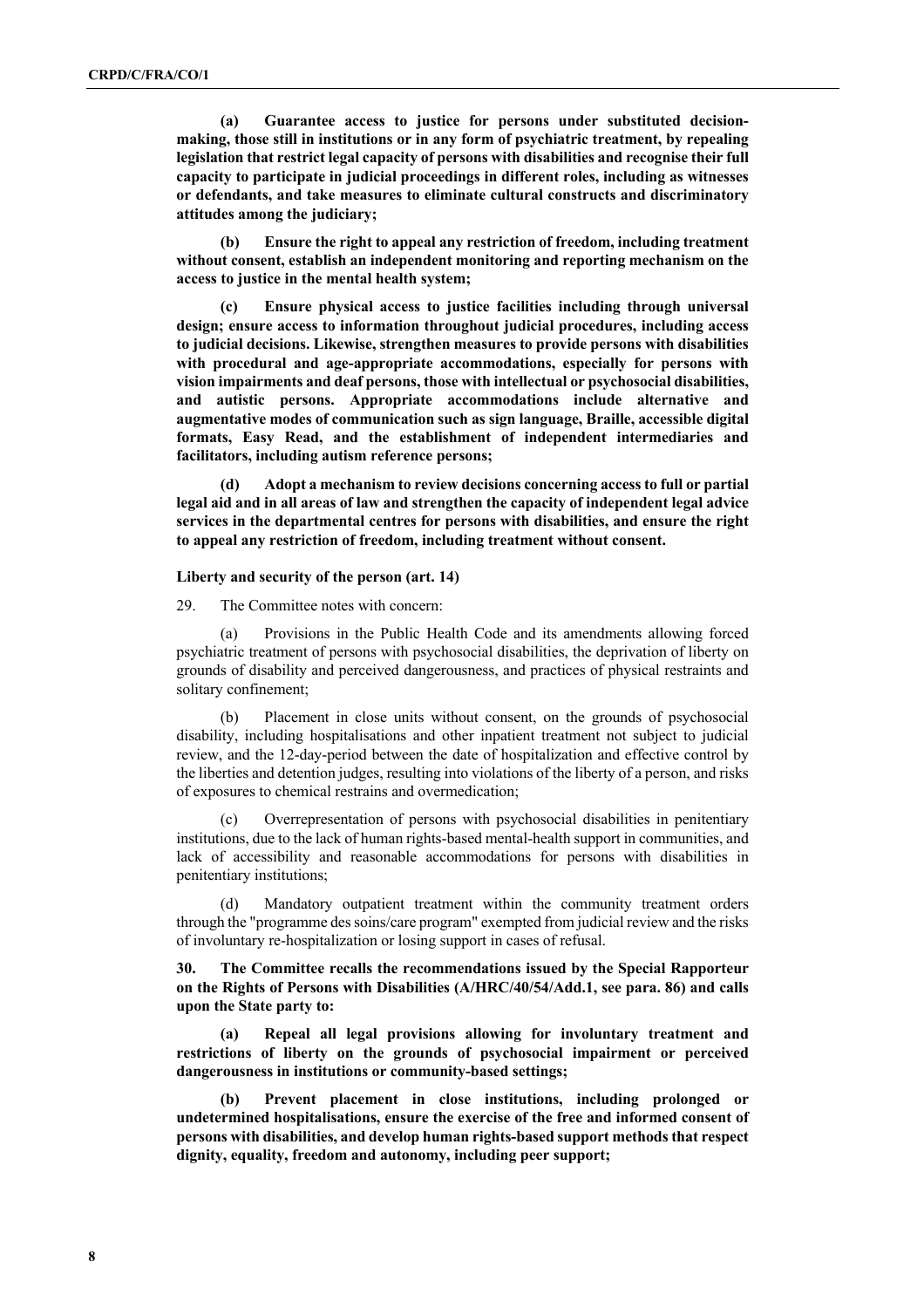**(c) Ensure expeditious review by the liberty and detention judges concerning decisions of involuntary treatment into psychiatric facilities, reducing the 12-dayperiod-of delay to the shortest period of time;**

**(d) Ensure that persons with disabilities, deprived of their liberty are entitled to accessibility and reasonable accommodation;** 

**(e) Eliminate mandatory outpatient treatments and apply the World Health Organization Guidance on community mental health services: Promoting personcentred and rights-based approaches, as recommended by the WHO Comprehensive Mental Health Action Plan 2020-2030, endorsed by the World Health Assembly in 2021.**

**31. The Committee further calls upon the State party to be guided by its obligations under article 14 of the Convention, and the Committee's guidelines on article 14 of the Convention (2015) (see A/72/55, annex), in relation to the draft additional protocol to the Convention for the Protection of Human Rights and Dignity of the Human Being with regard to the Application of Biology and Medicine (Oviedo Convention), and that it oppose its adoption. The State party should implement its obligations under the Oviedo Convention in a manner compatible with the human rights model of disability.** 

#### **Freedom from torture and cruel, inhuman or degrading treatment or punishment (art. 15)**

32. The Committee observes with concern:

(a) The lack of mechanisms to ensure free and informed consent of persons with psychosocial disabilities, especially those under guardianship;

The inhuman and degrading conditions of custodial measures, and at residential and mental health facilities, practices of solitary confinement, seclusion, chemical and mechanical restrains in residential and mental health facilities, including on children and autistic persons;

(c) Information about forced medications and the so-called "intensive treatment" within units the Units for Difficult Ill-Persons, and practices, including overmedication, and electroconvulsive therapy;

That children with psychosocial disabilities and autistic children are particularly affected by medical-based therapies and overmedication;

(e) The lack of access to the records on practices of physical restraints and solitary confinement.

**33. The Committee recommends that the State party:**

**(a) Enforce mechanisms to prevent all forms of ill-treatment, including independent monitoring and judicial review, as well as introducing the human rightbased standards in mental health legislation;**

**(b) Establish mechanisms for reporting cruel, inhuman or degrading treatment, and redress and remedy measures for victims, and the prosecution and punishment of perpetrators;**

**(c) Eliminate the practice of intensive treatment of persons with psychosocial disabilities and the "Units for Difficult Ill-Persons";**

**(d) Take measures to protect children with disabilities who are still in institutions from overmedication and ill-treatment and reinforce independent monitoring of institutions;**

**(e) Establish mandatory recording and oversight of records of medical practices in mental health settings and other medico-social and care settings.**

**Freedom from exploitation, violence and abuse (art. 16)**

34. The Committee notes with concern: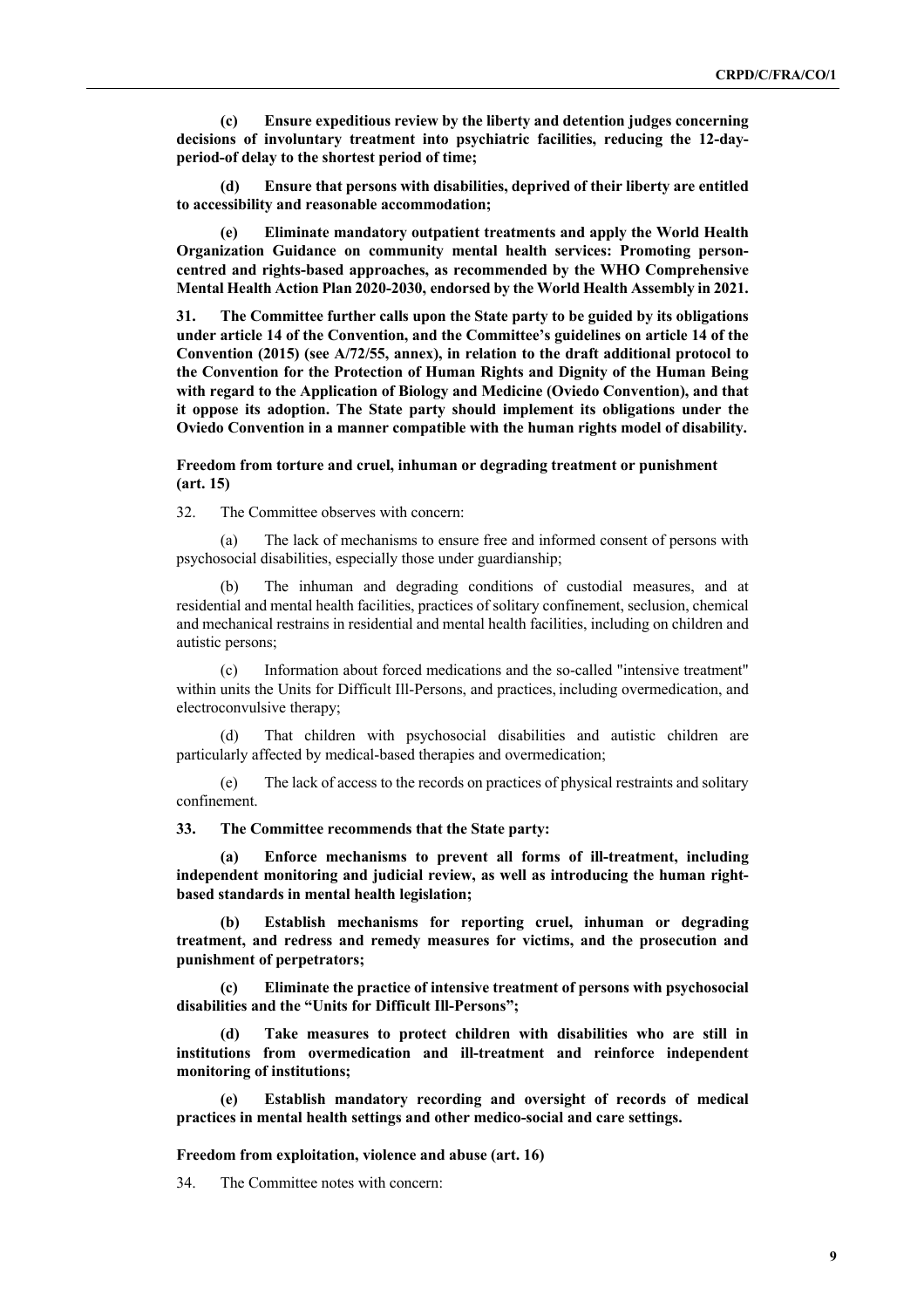(a) Violence against persons with disabilities in residential and mental health facilities, including humiliation and sexual abuse, and in families;

(b) That women with disabilities are at a higher risk of harassment, gender-based violence, including sexual violence;

(c) Complex reporting mechanisms for persons with disabilities facing ill treatment in residential and mental health facilities, fear of reprisals by applicants, the rejection of complaints about abuse, in absence of redress and remedy measures.

**35. The Committee, recalling the Council of Europe Convention on Preventing and Combating Violence against Women and Domestic Violence (the Istanbul Convention), and the Sustainable Development Goal 5, targets 5.1, 5.2 and 5.5, recommends that the State party:**

**(a) Adopt a strategy to prevent violence and abuse in residential and mental health facilities, including through development of mechanisms for reporting violence against persons with disabilities in all settings;**

**(b) Strengthen measures to prevent and protect women and girls with disabilities against gender-based violence, ensuring sustainability of these measures and periodic monitoring;**

**(c) Adopt measures to ensure access to justice and remedies for victims of violence, and redress including reparations and rehabilitation in the community, support for social inclusion, and ensure that perpetrators are prosecuted and punished.**

#### **Protecting the integrity of the person (art. 17)**

36. The Committee observes with concern that:

(a) Women with disabilities subject to guardianship can be subjected to abortion or sterilization under The Public Health Code art. L2123-2 without their consent, or with consent provided by third parties, including trusted persons, family members or guardians;

(b) Autistic children are subjected to treatments with objective "render them nonautistic", disrespecting their identity, and the practices of packing, despite public declarations prohibiting this practice;

(c) Non-consensual medical interventions of intersex persons.

**37. The Committee recommends that the State party:**

**(a) Prohibit involuntary sterilization and abortion of women with disabilities, including by request of family members, guardians and trusted persons or with the consent of third parties;**

**(b) Eliminate normalising treatments on autistic children, and adopt measures to redress the rights of children and adults with disabilities who have been subjected to these treatments, including through reparations and compensations for the impact of these treatments on their physical and mental integrity;**

**(c) Prohibit the practice of non-consensual medical interventions on intersex persons.** 

#### **Liberty of movement and nationality (art. 18)**

38. The Committee notes with concern that travelers and Roma, French citizens as well as non-citizens with disabilities often face severe hardship in their living arrangements. It is also concerned that data on their situation is scarce and about the absence of policies to address these risks and protect their rights.

**39. The Committee recommends that the State party systematically collect data on the living conditions of traveller and Roma persons with disabilities, citizens and noncitizens, and the fulfilment of their rights under the Convention, and ensure necessary accommodations for travellers and Roma persons with disabilities, also in asylumseeking and refugee situations, particularly children with disabilities.**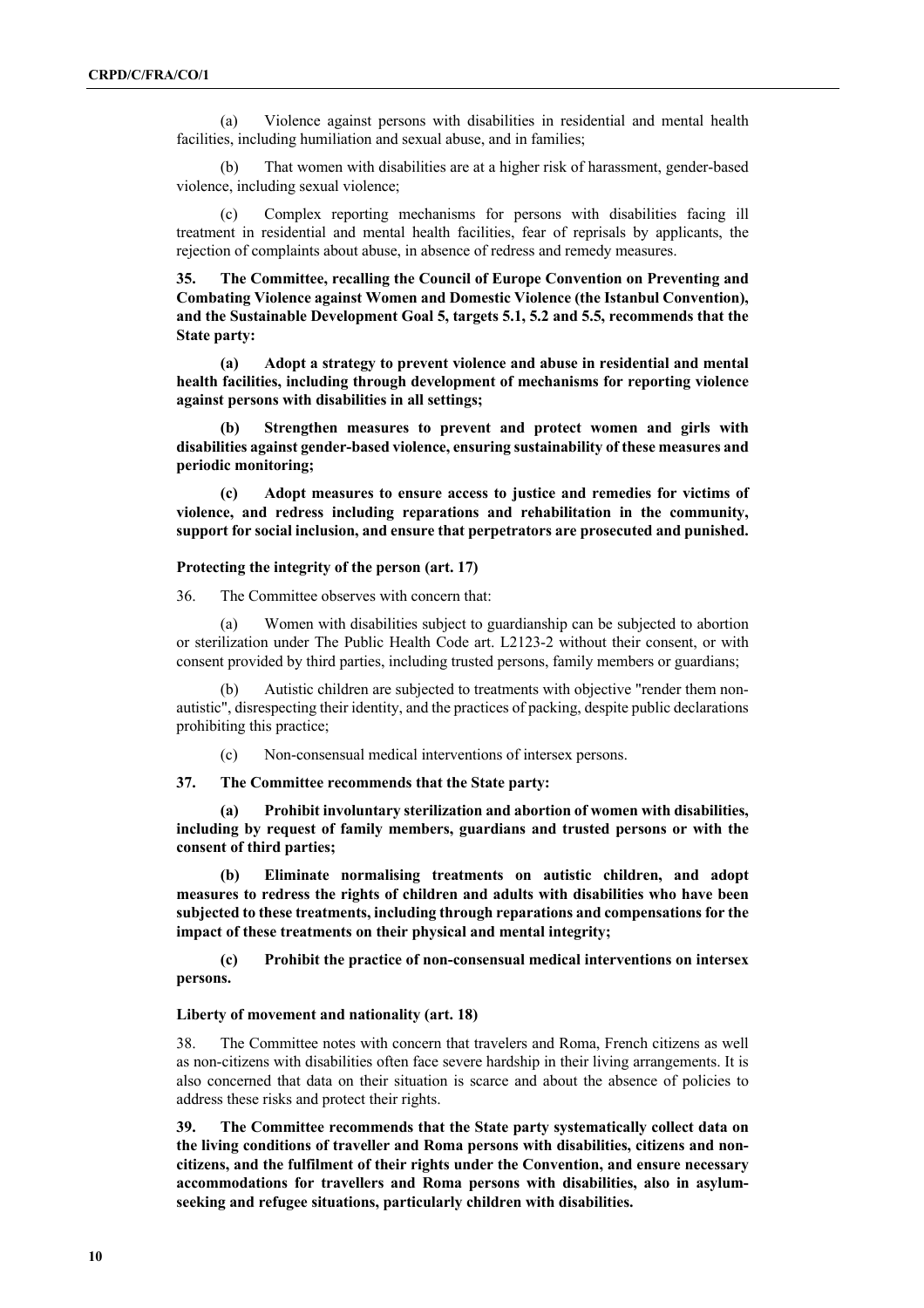#### **Living independently and being included in the community (art. 19)**

40. The Committee observes with concern:

(a) Regulations, structures and budgets that promote placement of children and adults with disabilities in segregated settings, including 'medico-social institutions' and specialized services, including in small-size residential care institutionsso-called *"l'habitat inclusive"* or "*l'habitat partagé"*, particularly impacting persons requiring higher levels of support;

(b) Placement of children with disabilities in psychiatric hospitals and other institutions, including in third States parties, mainly Belgium;

(c) The lack of awareness of public authorities, professionals and social servants about the negative impacts of institutionalization on persons with disabilities, and the absence of strategies and action plans to end institutionalization;

The lack of arrangements for living independently and in the community, including the lack of independent accessible and affordable housing, individualized support, and lack of equal access to services in the community.

**41. The Committee recalls its General comment No. 5 (2017) on living independently and being included in the community, and recommends that the State party, in consultation with organisations of persons with disabilities:**

**(a) End institutionalisation of children and adults with disabilities, including in small size residential homes and launch a national strategy and action plans to end institutionalization of persons with disabilities, with time-bound benchmarks, human, technical and financial resources, responsibilities for implementation and monitoring, and measures to support transition from institutions to life into the community;**

**(b) Ensure the implementation of the agreement concerning the moratorium on placing persons with disabilities in Belgian institutions and strengthen measures to support families of children with disabilities and their life independently and in the community;**

**(c) Recognise the right to live independently and included in the community in legislation and measures to implement it, and develop awareness-raising measures, including campaigns about it, and concerning the harmful impacts of institutionalization on persons with disabilities;** 

**(d) Ensure the availability of support to live independently and in the community, such as user-led budged and personalised support, and enable persons with disabilities to exercise choice and control over their lives and to make decisions concerning where and with whom to live, as outlined in General comment No. 5 (2017);**

**(e) Adopt measures to ensure access of persons with disabilities to affordable and accessible housing on the basis of individual choice and outside any type of congregated premises;**

Set up a time frame and benchmarks for achieving full accessibility for **persons with disabilities to mainstream community services, such as education, health, work and employment.**

#### **Personal mobility (art. 20)**

42. The Committee is concerned about the lack of progress concerning measures to ensure personal mobility of persons with disabilities, including the lack of access to quality and affordable mobility devices.

**43. The Committee recommends that the State party adopt measures, including regulations and programmes in metropolitan and in overseas territorial collectivities to ensure accessibility of persons with disabilities to:**

- **(a) Transport and public places for persons with disabilities with a guide dog;**
- **(b) Free parking for holders of mobility inclusion cards;**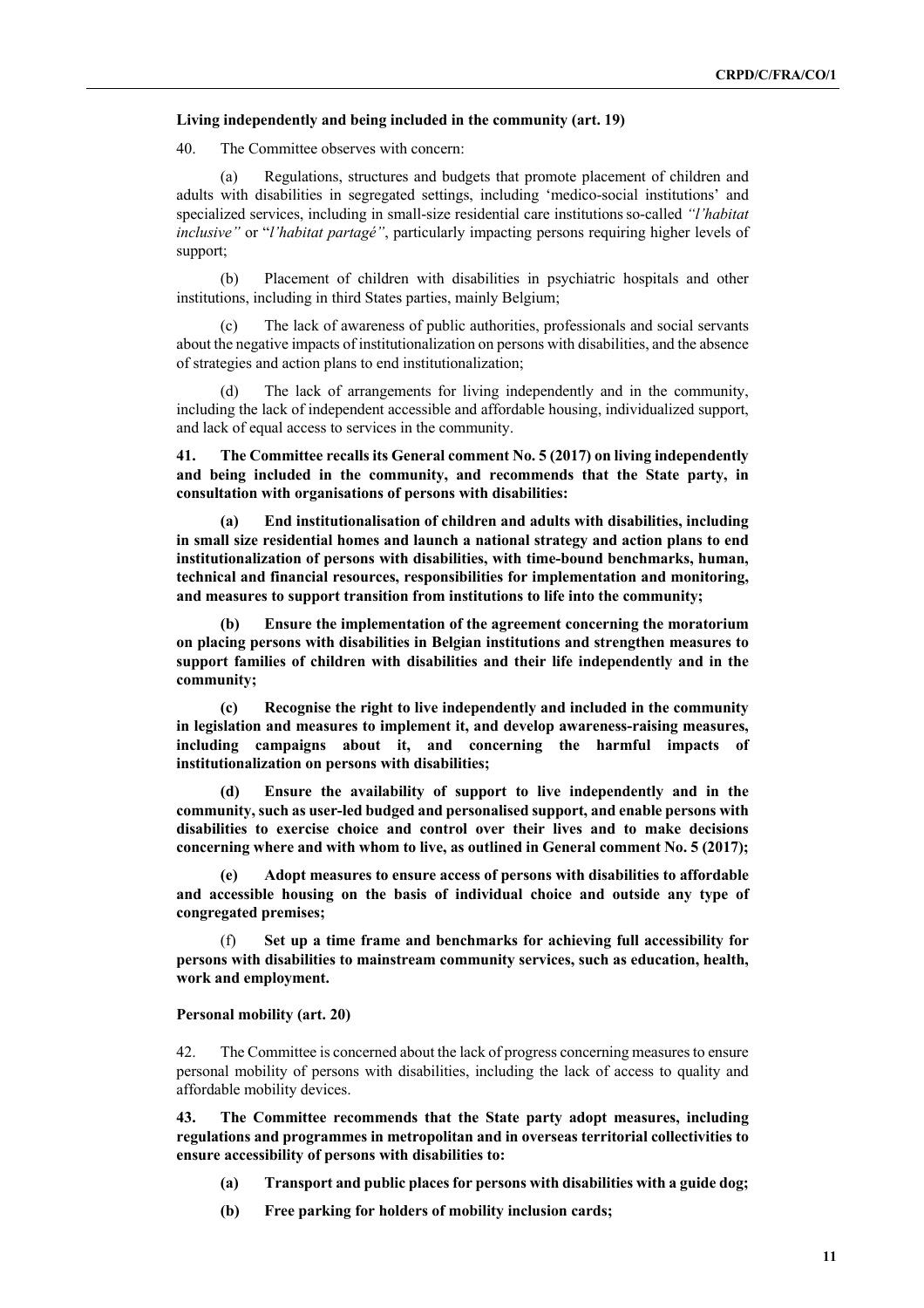**(c) Quality mobility aids, devices, assistive technologies and forms of live assistance and intermediaries, including by making them free or available at affordable cost.**

#### **Freedom of expression and opinion, and access to information (art. 21)**

44. The Committee observes with concern:

(a) Information about the lack of access to broadcasting services and audio-visual content, including public debates, movies in French on media (TV);

(b) That sign language is recognised only in certain areas, such as education;

(c) That sign language interpretation is not recognised as a profession, and the lack of professional requirements and specific training for sign language interpreters;

(d) The lack of information about measures aimed at facilitating the exercise of the right of persons with disabilities to freedom of expression and opinion, including the freedom to seek, receive and impart information and ideas on an equal basis with others and through all forms of communication of their choice.

**45. The Committee recommends that the State party:**

**(a) Ensure access to public and private broadcasting services and audiovisual content, through the sign language interpretation, subtitles audio-description and in accessible and usable formats for persons with disabilities;**

**(b) Recognise French Sign Language as an official language, including at the constitutional level, and promote access to and the use of sign languages in all areas of life;**

**(c) Recognise professional status to sign language interpreters, set up the professional standards of sigh language interpretation, and deliver systematic and extensive trainings of language interpreters;** 

**(d) Develop augmentative and alternative, and all other accessible means, modes and formats of communication of their choice by persons with disabilities, including Braille, Easy Read and autism referent persons.**

#### **Right to privacy (art. 22)**

46. The Committee notes with concern provisions in the Decree 2019-412 of 2019 and the Decree 2018-383 of 23 2018, so-called HOPSYWEB hindering the protection of personal data particularly concerning persons with psychosocial disabilities relating them with high risk of radicalisation and terrorism, and reinforcing surveillance and control of their activities, in the areas of employment and public housing.

**47. The Committee recommends that the State party repeal regulations and cease discriminatory data collection concerning persons with psychosocial disabilities, including in relating them with high risk of radicalisation and terrorism, and prevent the use of their personal data and their medical records without their consent or following the consent provided by third parties.**

#### **Respect for home and the family (art. 23)**

48. The Committee notes with concern:

(a) That marriage of persons with disabilities under guardianship or with restricted legal capacity are subject to objection by guardians;

(b) That the disability allowances, particularly the Disability Compensation Allowance and the education allowance for children with disabilities remain insufficient, are unevenly applied across the territory of the State party, and do not cover all required expenses;

(c) The negative effects of the calculation of the adult disability allowances hindering the autonomy of women with disabilities, by taking into account the spouse's income or combining allowances of married women with disabilities with those of their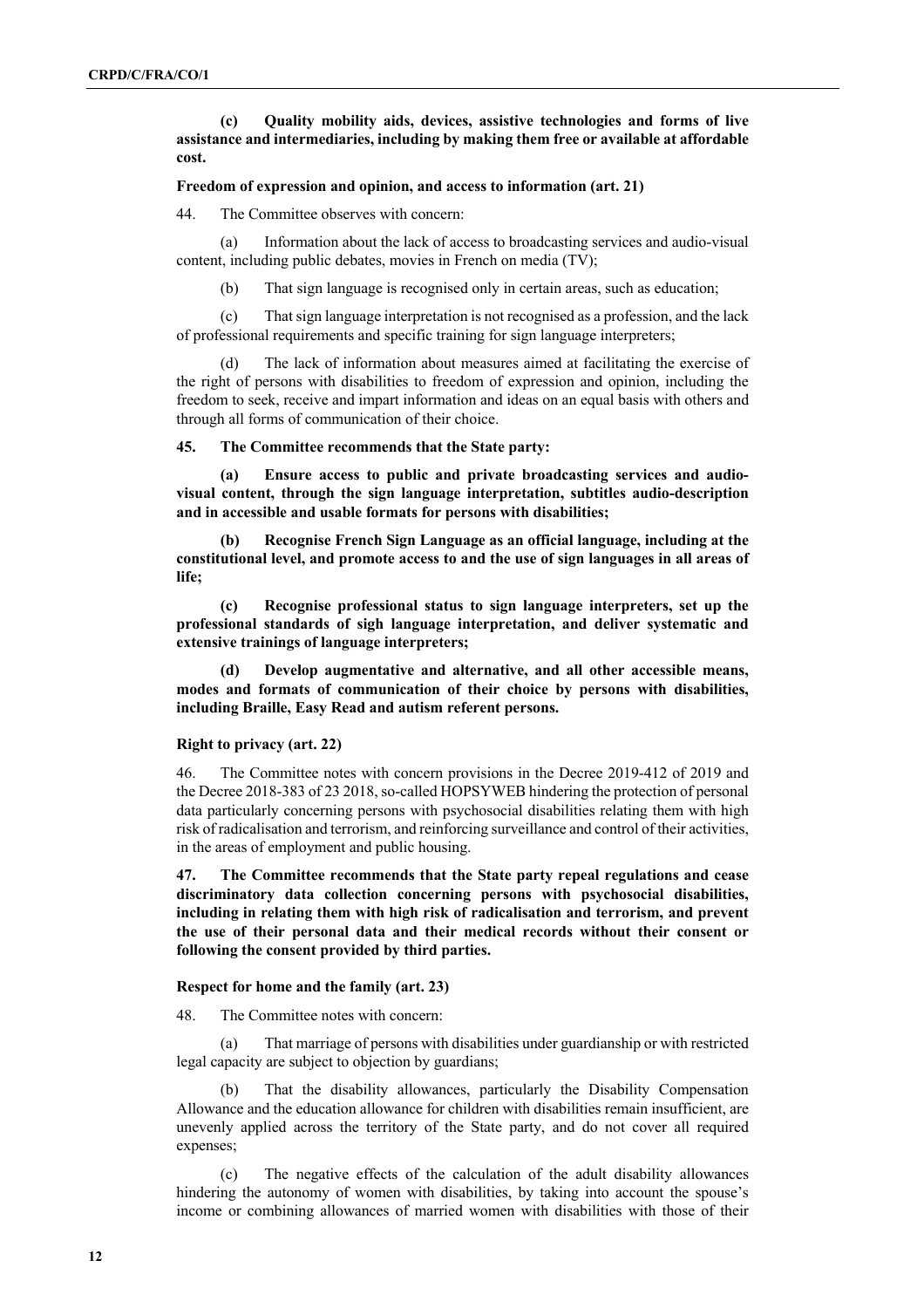partners, and the impact of the reduction of income support for couples of persons with disabilities living together, and parents of children with disabilities;

(d) Information about separation of a child from his or her parents against their will on the basis of a disability of either the child or one or both of the parents;

(e) Lack of early and comprehensive information, services and support to children with disabilities and their families, in particular parents with intellectual or psychosocial disabilities.

**49. The Committee recommends that the State party:**

**(a) Raise awareness about the equality of persons with disabilities concerning marriage and family matters and adopt measures to prevent opposition to marriages of persons with disabilities by third parties, due to stigma;**

**(b) Identify, in consultation with organizations of persons with disabilities, actual barriers to exercise parental rights, and undertake plans to eliminate stereotypes that undermine the rights of persons with disabilities to establish a family;** 

**(c) Undertake legal reforms to the Disability Compensation Benefit in order to ensure access to allowances by all eligible parents with disabilities, eliminate disparities in its recognition across the territory of the State party, and ensure an increase in the support provided in accordance with actual disability costs;**

**(d) Reform the regulations of the adult disability allowance in order to separate the income of persons with disabilities from that of their spouses, and take measures to ensure and promote autonomy and independence of women with disabilities who live in couples, and strength measures to support couples composed by persons with disabilities and parents of children with disabilities;**

**(e) Prohibit the separation of children from their parents on the basis of disability of either the child or one or both of the parents, and ensure that alternative care is only provided within a safe family environment for children with disabilities;**

**(f) Provide early and comprehensive information and support to children with disabilities and their families, especially autistic parents, parents with intellectual or psychosocial disabilities to exercise their rights with respect to family life.**

#### **Education (art. 24)**

50. The Committee is concerned about the high rate of children with disabilities in segregated education settings, including in residential medico-social institutions or in special separated classrooms in regular schools, perpetuating stigmatization and exclusion. It also notes with concern:

(a) Insufficient statistical information about children with disabilities, including in the Overseas territories, enrolled and attending school on full or part time basis, and about access of Roma children, asylum seeking, refugee children and children with disabilities in irregular migration to inclusive education;

(b) The refusal of children with intellectual, psychosocial disabilities or autistic children, at schools;

The lack of individualised supports through the provision of reasonable accommodation for children with disabilities to meet with educational requirements, particularly affecting autistic children and children with Down syndrome;

A failure to provide reasonable accommodation for children with disabilities in the context of closing schools during the pandemic COVID-19, especially for deaf children;

(e) Insufficient provision of education of and in French Sign Language;

(f) The absence of learning, teaching and use of Braille and Easy Read for persons who are blind and visually impaired and persons with intellectual disabilities;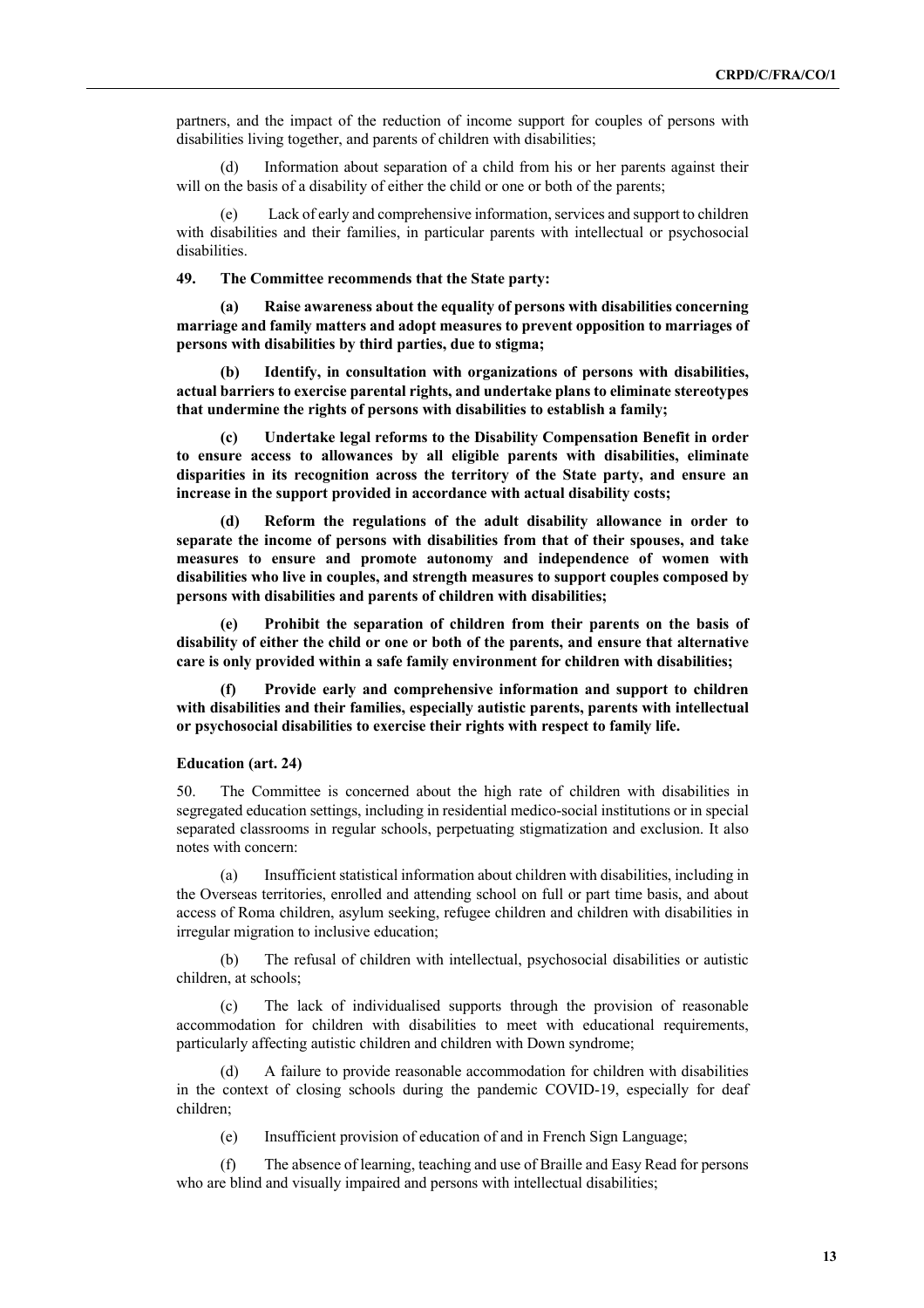(g) Information about violence against children with disabilities, including bullying in schools;

(h) Access to higher education for persons with disabilities; support for students with disabilities, accommodations for international mobility.

**51. The Committee recalls its general comment No. 4 (2016) on the Right to inclusive education and the Sustainable Development Goal 4, target 4.5 and indicator 4 (a), and it recommends that the State party strengthen measures to attain quality, inclusive education for all children with disabilities, including in the overseas territories. The State party should promptly implement the recommendations issued by the Special Rapporteur on the Rights of Persons with Disabilities (A/HRC/40/54/Add.1, see para. 81) in this realm. The Committee further recommends that the State party:** 

**(a) Develop data collection systems on children with disabilities disaggregated by age, place of residence, sex and ethnic background, including information about the percentage of enrolment and attendance to school and ensure that Roma children with disabilities, asylum-seeking and refugee children with disabilities or in situation of irregular migration have effective access to education;**

**(b) Adopt measures for parents or legal tutors to complaints and seek redress in cases of refusal of children at schools, on the basis of disabilities;**

**(c) Develop a framework recognizing the right of persons with disabilities to seek individualised supports through the provision of reasonable accommodation to meet the individual educational requirements of children with disabilities, including accommodations for examinations for children with disabilities, particularly considering autistic children and children with Down syndrome;** 

**(d) Adopt programmes at the municipal level and involving public and private actors to provide support for children with disabilities in the context of the pandemic COVID-19;**

**(e) Ensure that education in French Sign Language is provided at early stages of education and promote the deaf culture in inclusive educational environments;**

**(f) Ensure the effective learning, teaching and use of Braille and Easy Read for persons who are blind and visually impaired and persons with intellectual disabilities;**

**(g) Take measures to eliminate abuse and bullying against children with disabilities in school;** 

**(h) Adopt programmes with specific goals and timeframes in order to promote access of persons with disabilities to higher education, ensuring that young persons with disabilities may seek individualised supports through the provision of reasonable accommodations in tertiary education, including for facilitating international mobility, and access to sign languages.** 

#### **Health (art. 25)**

52. The Committee notes with concern the information about insufficient access of persons with disabilities to vaccines against COVID-19, particularly for persons with disabilities still in institutions, and prevailing barriers to accessibility of health services by persons with disabilities, particularly:

(a) That universal design and accommodations for persons with disabilities, particularly hard of hearing or deaf persons remain insufficient;

(b) Barriers in access health care for persons in institutions and in penitentiary settings, particularly during the COVID-19 pandemic;

Obstacles facing women with disabilities to access sexual and reproductive health, access to sexual education, contraception and gynaecological services;

(d) Lack of awareness and training of medical and health administrative staff about diversity and rights of persons with disabilities.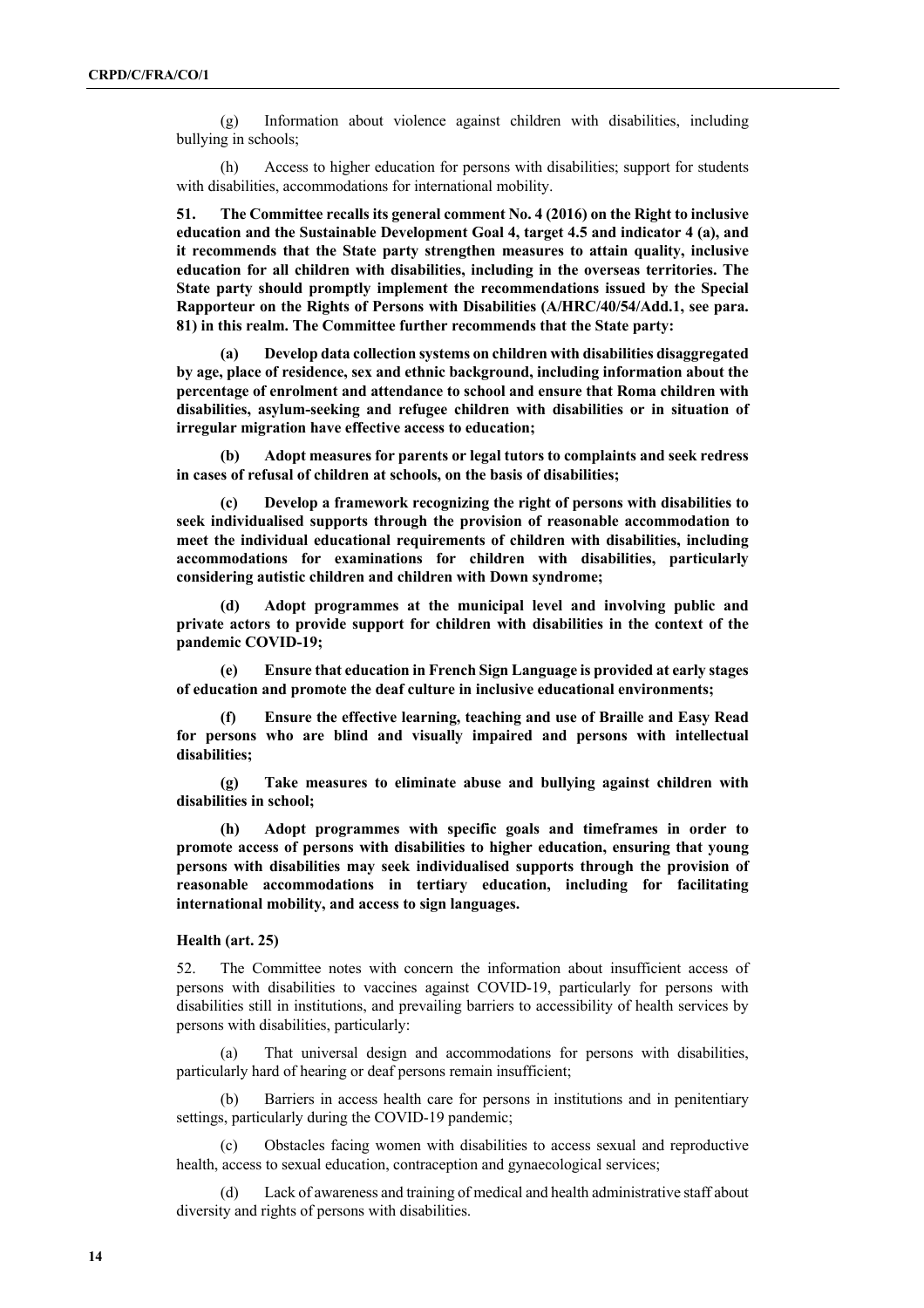**53. Taking into account the links between article 25 of the Convention and targets 3.7 and 3.8 of the Sustainable Development Goals, the Committee recommends that the State party ensure equal access to persons with disabilities to vaccines against COVID-19 and to ensure accessibility of health services for persons with disabilities:**

**(a) Ensure the development and promote investment in universal design of medical devices, equipment as well as health care facilities and reinforce measures to provide persons with disabilities with information about health care in accessible formats;**

**(b) Ensure that plans for recovery include measures to ensure access of persons with disabilities to health care, paying particular attention to persons still in institutions, penitentiary facilities;**

**(c) Provide women and girls with disabilities with appropriate and accessible sexual and reproductive health care, and consult with organizations of women with disabilities about gaps and measures to ensure progress in this regards;**

**(d) Develop awareness and training programs, including in health-related higher education curriculums, for medical and health administrative staff about diversity and rights of persons with disabilities in close cooperation with organisations of persons with disabilities.**

#### **Work and employment (art. 27)**

54. The Committee notes with concern:

(a) The high level of unemployment and segregation of persons with disabilities in sheltered workshops, and in low-wage employment;

High rates of unemployment among women with disabilities or jobs only under partial working time or in precarious conditions, hurdles to develop professional paths, and challenges to conciliating work and family life;

(c) The low level rate of professional qualifications among persons with disabilities due to the lack of access to professional training programs, including lack of support to access the profession of researchers;

(d) Lack of awareness and reluctance of employers to provide reasonable accommodation and universal design for persons with disabilities.

**55. The Committee recommends that the State party, in line with target 8.5 of the Sustainable Development Goals:** 

**(a) Move towards eradicating sheltered workshops and adopt a time-bound policy and benchmarks to ensure that persons with disabilities have access to work and employment in the open labour market and their meaningful inclusion in work environments, in the private and public sectors;**

**(b) Review the labour conditions of all persons with disabilities and ensure that persons with disabilities are not paid below the minimum wage;**

**(c) Promote employment of women with disabilities in an open labour market ensuring that women are informed and can effectively seek individualised supports through the provision of reasonable accommodation and have access to effective measures to balance work and family life;**

**(d) Develop awareness raising campaigns aimed at promoting participation of women with disabilities in employment, and to shift attitudinal barriers to the recognition of the capacities of women with disabilities and their contribution to all domains of work, in an open labour market, on an equal basis with others;**

**(e) Ensure persons with disabilities access to general technical and vocational guidance programmes, vocational and continuing training, and to guidance towards employment on an equal basis with others, and adopt measures to support careers of persons with disabilities, exercising the profession of a researcher through multi-year planning of the research establishments;**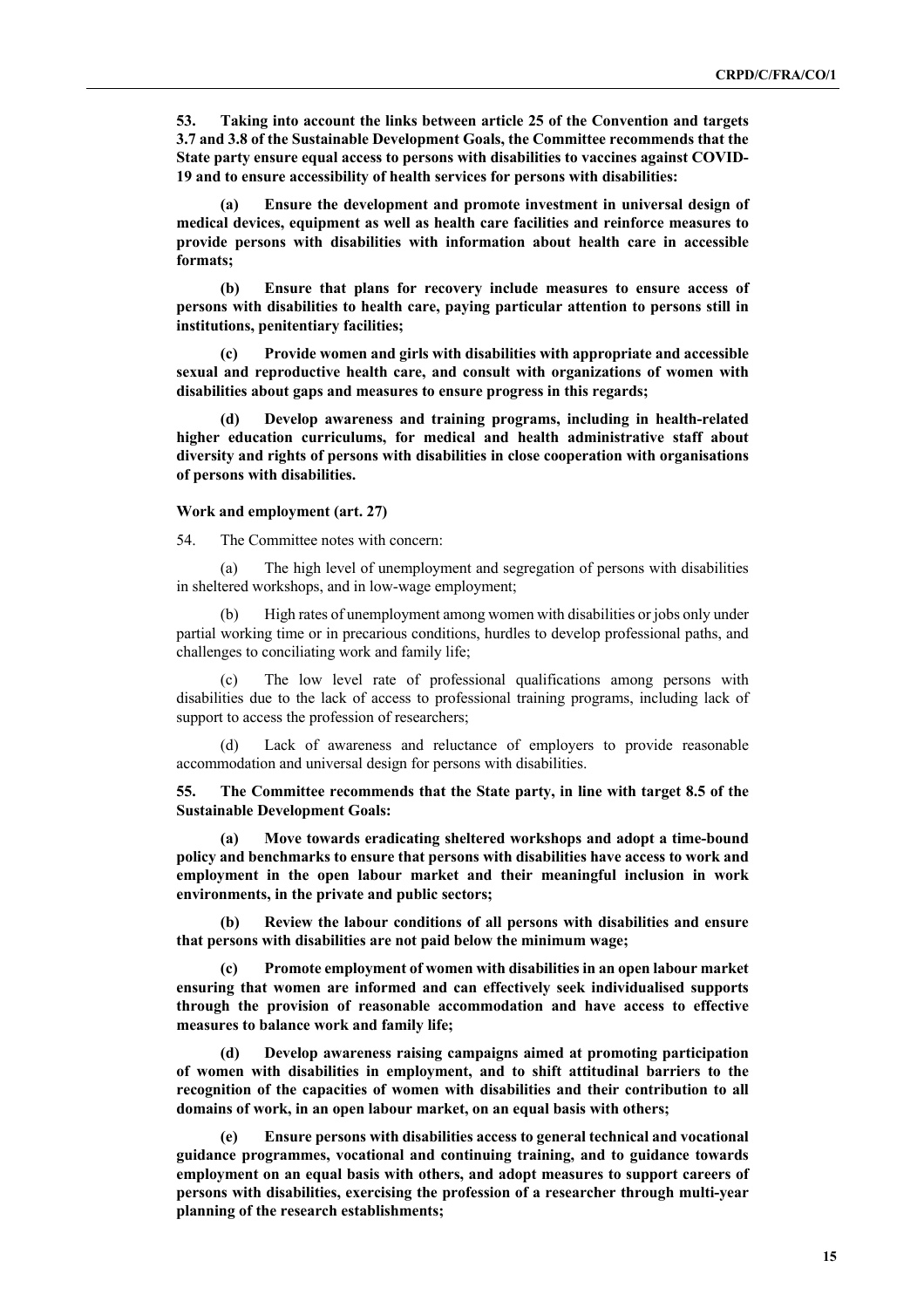**(f) Ensure that the right to seek individualised supports through the provision of reasonable accommodation in the workplace is recognized for employees in the public and private sectors, and strengthen measures to inform and facilitate the recognition of reasonable accommodation for employees in the workplace.** 

#### **Adequate standard of living and social protection (art. 28)**

56. The Committee observes with concern:

(a) Disparities of support measures for persons with disabilities on the grounds of age particularly disparities impacting persons with disabilities over 60 years, and disparities on the basis of the place of residence between urban and rural areas;

The cap imposed on the adult disability allowance, which renders it insufficient to cover disability related costs, and the withdrawal of draft legislation concerning the recalculation of this allowance;

(c) Situations of poverty faced by persons with disabilities, particularly affecting persons requiring higher levels of support;

(d) Increased risks of homelessness for persons who have left institutions, and for persons with psychosocial disabilities exposed to compulsory programmes of psychiatric treatment.

**57. Taking into account the links between article 28 of the Convention and target 1.3 of the Sustainable Development Goals, the Committee recommends that the State party:**

**(a) Assess the implementation of disability legislation and policies at the national and regional levels with the aim to ensure equal access to support by persons with disabilities regardless of age, and streamline procedures at the municipal level to provide persons with disabilities with support. The State party should provide persons with disabilities with information about their rights and entitlements in accessible formats, including Easy Read;**

**(b) Review the provisions concerning recognition and amount of the adult disability allowance in consultation with organizations of persons with disabilities;** 

**(c) Streamline social security support systems ensuring access to all persons with disabilities, as a measure to tackle poverty situations;** 

**(d) Design and implement programmes to establish accessible housing, and reinforce human rights-based support schemes for all persons with disabilities to cover disability related expenses and gain access to an adequate standard of living.** 

#### **Participation in political and public life (art. 29)**

58. The Committee notes with concern:

(a) The lack of accessibility of voting procedures, facilities and materials as well of election campaigns for persons with disabilities, particularly affecting persons with intellectual disabilities;

(b) Barriers in legislation for persons with disabilities under guardianship to stand as candidates in national and local elections;

(c) Low participation of persons with disabilities in public and political life, including in election campaigns.

#### **59. The Committee recommends that the State party:**

**(a) Ensure accessibility of voting procedures, facilities and materials as well as of election campaigns for all persons with disabilities, including by applying support measures for persons with intellectual disabilities through alternative and augmentative modes of information;**

**(b) Repeal article L200 of the Electoral Code concerning restrictions to be elected in national and local elections for persons under substituted decision-making;**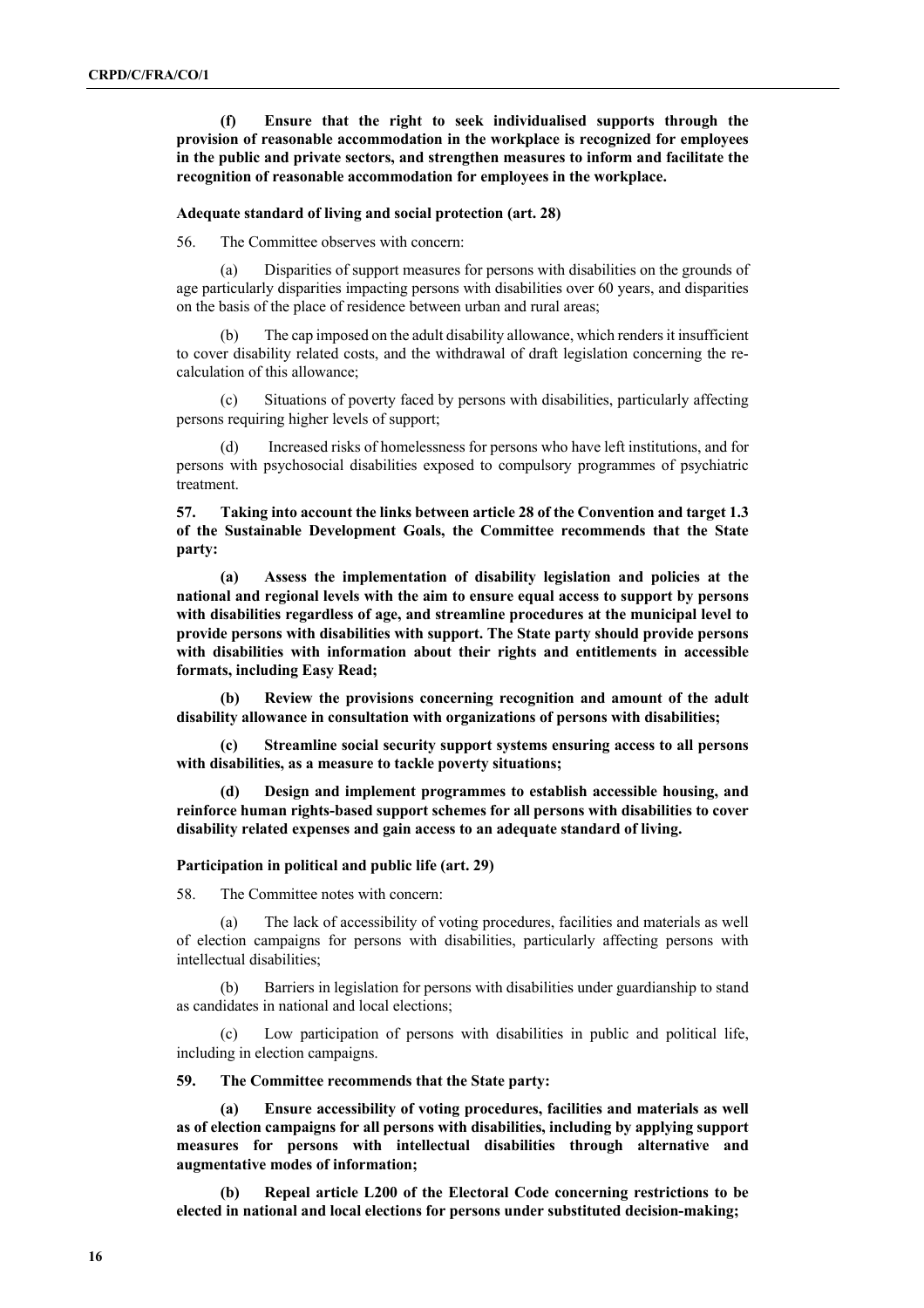#### **(c) Ensure that persons with disabilities can effectively and fully participate in political and public life on an equal basis with others, including the right and opportunity for persons with disabilities to vote and to stand for elections.**

#### **Participation in cultural life, recreation, leisure and sport (art. 30)**

60. The Committee is concerned about lack of information on measures to implement the Marrakesh Treaty to Facilitate Access to Published Works for Persons Who Are Blind, Visually Impaired or Otherwise Print Disabled, and about access to mainstream sporting, recreational and tourism venues for persons with disabilities, the lack of play, recreation and leisure and sporting activities for children with disabilities. It also notes with concern the lack of support to the organizational structure for Deaf sports and the lack of recognition of Deaf Olympic.

61. **The Committee recommends that the State party:**

**(a) Take appropriate measures to ensure the effective implementation at the national level of the relevant European Union legislation enacted following the ratification of the Marrakesh Treaty to Facilitate Access to Published Works for Persons Who Are Blind, Visually Impaired, or Otherwise Print Disabled;**

**(b) Set up specific budgets to promote the right of persons with disabilities, particularly children with disabilities, to participate in cultural life, recreation, leisure and sport on an equal basis with others;**

**(c) Take measures to encourage the Deaf Olympic and give effect to the recommendations issued by the Defender of Rights, in 2008.** 

### **B. Specific obligations (arts. 31–33)**

#### **Statistics and data collection (art. 31)**

62. The Committee notes with concern the lack of systematic and disaggregated data collection about the situation of persons with disabilities in all areas of life, mainly due to the lack of disability-related questions in the national census.

63. **The Committee recalls the Washington Group Short Set of Questions on Disability and the Development Assistance Committee of the Organisation for Economic Co-operation and Development policy marker on the inclusion and empowerment of persons with disabilities, and recommends that the State party develop data collection systems on persons with disabilities disaggregated by a range of factors, such as age, sex, sexual orientation and gender identity, place of residence, socioeconomic status, ethnicity. These systems should cover all areas of life, and should include information on violence against persons with disabilities. It also recommends that the State party promote participatory research projects in cooperation with persons with disabilities on matters concerning them.** 

#### **International cooperation (art. 32)**

64. The Committee notes with concern that social inclusion of persons with disabilities, and their deinstitutionalization has yet to be included among priorities in international investment programmes, including those of the European structural funds and the European Investment Fund. It is also concerned about the lack of systematic involvement and consultation with organizations of persons with disabilities in the scope of international multilateral cooperation programmes.

65. **The Committee recommends that the State party include the rights of persons with disabilities, including to living independently and being included in the community, as a cross-cutting conditionality in all its programmes and strategies of international cooperation. The State party should ensure full and effective participation and inclusion of and consultation with persons with disabilities through their representative organizations in the design, implementation, monitoring and evaluation of international programmes and projects.**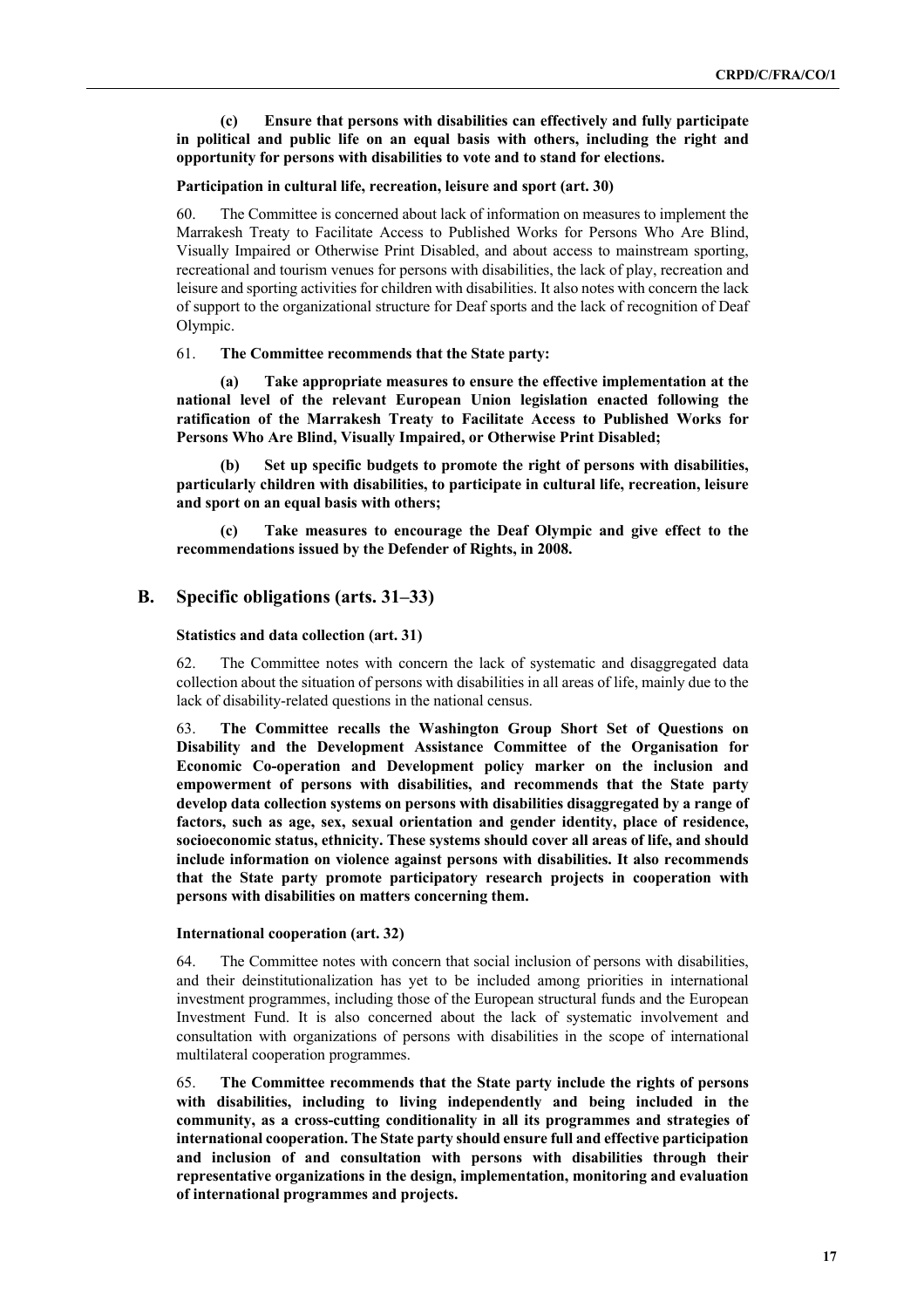#### **National implementation and monitoring (art. 33)**

66. The Committee notes with concern:

(a) The lack of systematic capacity building programmes among public officials concerning the implementation of the Convention, including in the Overseas territorial collectivities;

(b) The lack of information about participation of persons with disabilities in the composition of the independent monitoring mechanisms, and about mechanisms to foster involvement of representative organisations of persons with disabilities in the independent monitoring mechanism responsible for monitoring the implementation of the Convention.

67. **The Committee recommends that the State party:** 

(a) **Strengthen the capacity of disability focal points in all areas of the Convention, notably the Secretary General of the Inter-Ministerial Committee on Disabilities and senior official in charge of disability and inclusion within each ministry, and in the Overseas territorial collectivities, aimed at ensuring they rely on the provisions of the Convention for all matters relating to persons with disabilities;**

(b) **Strengthen the human, technical and financial resources allocated to the Defender of Rights to accomplish its mandate concerning monitoring of the Convention;** 

(c) **Take measures to increase diversity and participation and appoint persons with disabilities, including women with disabilities as members of the independent monitoring mechanisms;**

(d) **Ensure that persons with disabilities and the diversity of their representative organizations are effectively involved in monitoring the implementation of the Convention.** 

### **IV. Follow-up**

**Dissemination of information**

**68. The Committee emphasizes the importance of all the recommendations contained in the present concluding observations. With regard to urgent measures that must be taken, the Committee would like to draw the State party's attention to the recommendations falling under articles 14 and 19 of the Convention.**

**69. The Committee requests the State party to implement the recommendations contained in the present concluding observations. It recommends that the State party transmit the concluding observations for consideration and action to members of the Government and the National Assembly, officials in relevant ministries, local authorities and members of relevant professional groups, such as education, medical and legal professionals, as well as to the media, using modern social communication strategies.** 

**70. The Committee strongly encourages the State party to involve civil society organizations, in particular organizations of persons with disabilities, in the preparation of its periodic report.**

**71. The Committee requests the State party to disseminate the present concluding observations widely, including to non-governmental organizations and organizations of persons with disabilities, and to persons with disabilities themselves and members of their families, in national and minority languages, including sign language, and in accessible formats, including Easy Read, and to make them available on the government website on human rights.**

**Next periodic report**

**72. The Committee requests the State party to submit its combined second to fifth periodic reports by 18 March 2028 and to include in them information on the**